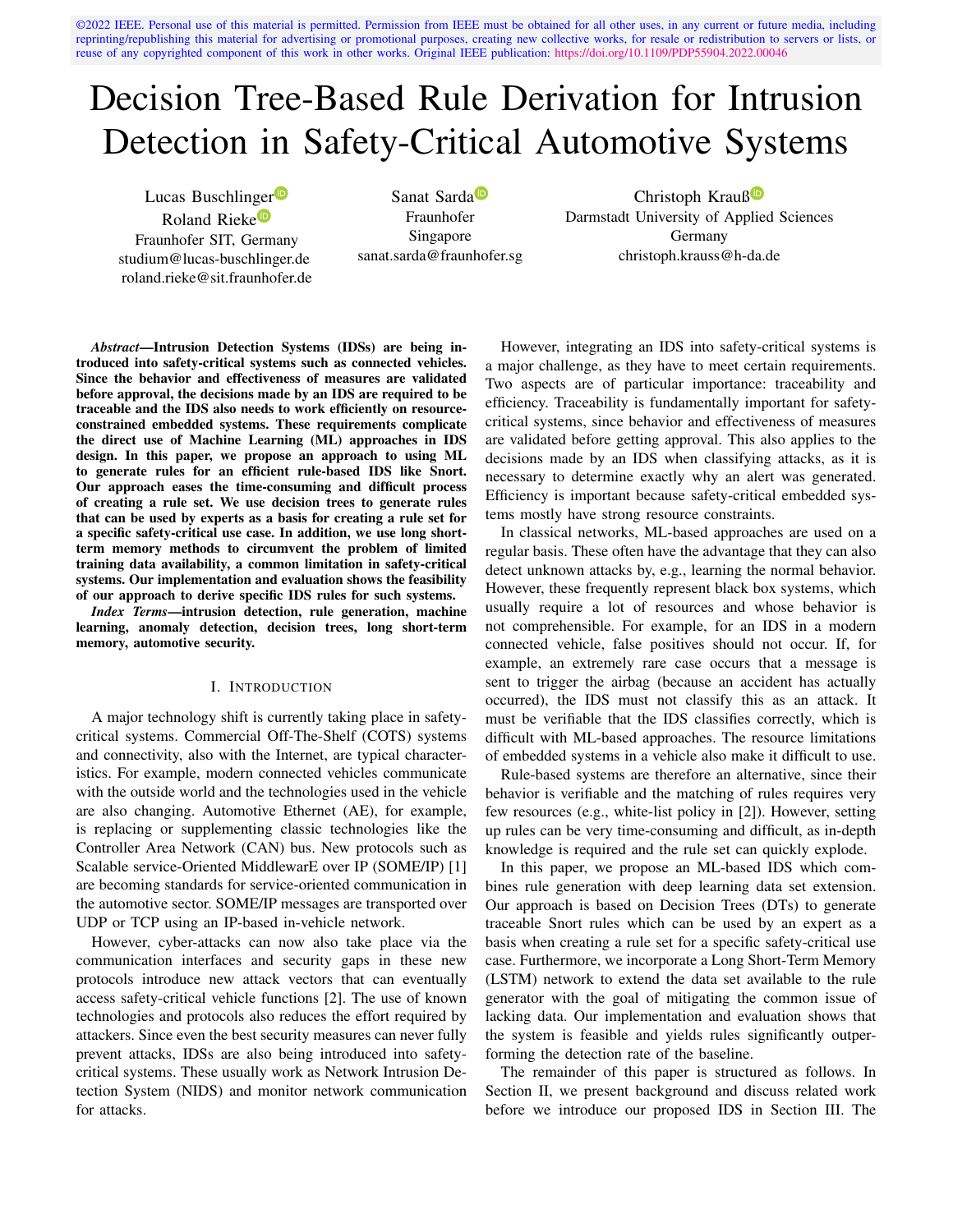implementation is described in Section IV and the evaluation in Section V. Finally, we conclude the paper in Section VI.

# II. BACKGROUND AND RELATED WORK

ML-based IDS applications often provide better detection accuracy compared to hand-crafted rule-based IDS, but are rarely deployed in safety critical systems because a lack of insight into IDS results effectively prevents mitigation actions [3]. The most common IDSs (e.g., Snort [4]) use rules to detect intrusions. Rule generation is a laborious task requiring expert knowledge and time. It is, hence, a desirable goal to generate rules semi-automatically or automatically. This has been done by deducting rules from labeled traffic data or from system descriptions. For example, Monzer et al. [5] present a rule generator which converts a system model of a Cyber-Physical System (CPS) into anomaly-based IDS rules. A similar approach by Nivethan and Papa [6] converts behavioral descriptions into Snort rules. But these approaches require an expert describing the system in detail, leading to similar amounts of work as when generating IDS rules by hand. Also, neither of these works fully evaluate their system's effectiveness in detecting attacks.

A more advanced approach is presented by Naik et al. [7]. Using Snort's base rule set, the authors use Fuzzy Rule Interpolation (FRI) to generate rules that are similar to the base rules. This generates a vast number of rules, many of which are not effective in detecting attacks. They further use a Genetic Algorithm (GA) to filter the best new rules and detect attacks missed by Snort. Jin et al. also use FRI for intrusion detection based on Snort's baseline rule set [8]. However, no rules are directly generated and FRI is used for traffic classification. Both studies provide no comparisons of their system's effectiveness to a publicly available data set nor describe their actual rule generation in detail. Gomez et al. [9] present MOEA-Snort, a multi-objective evolutionary algorithm that uses a single aggregate objective function and Pareto-optimization to optimize automatic rule generation in order to detect anomalous traffic.

In more advanced ML rule-generation studies, Rastegari et al. [10] compare *if-then* detection rules generated by their GA implementation with those generated by DTs, k-Nearest-Neighbors (KNN), and GA-based classifiers. For generating IDS rules with ML, mostly DTs are used so far. Fallahi et al. build DTs based on the ISCX 2012 data set with the goal of deriving Snort rules [11]. Their derived rules can achieve high F-measures of up to 0.988. However, a comparison to Snort's baseline performance is missing, as well as details on rule derivation from a DT. A similar approach is taken by Soe et al. in [12], but performance is not evaluated.

Using probability-based ML techniques, Ganesan et al. propose a system for generating Snort rules based on Bayesian abductive reasoning [13]. They built a Bayesian model, which predicts how base Snort rules are most likely to change so that they detect malicious traffic that has not been observed yet. In their evaluation against a Netbios attack included in the MACCDC 2012 data set, the new rules detect more malicious

packets. A straightforward comparison to baseline Snort is nonetheless missing.

In [14], Kim et al. present an IDS, in which multiple Deep Learning (DL) stages are combined into a single IDS. Suggestions on alerts generated by AI-IDS to improve or generate new Snort rules are also provided. Ren et al. [15] propose a Random Forest (RF)-based IDS where feature selection is implemented using a GA and its results are evaluated by a RF. Another RF-based anomaly detector is then trained on the optimized data set. This combined system is shown to outperform other ML-techniques like KNN, Support Vector Machine (SVM), and DT. In general, shallow ML-techniques have the advantage of preserving the original data, making results more interpretable. Shah and Issac [4] combine multiple ML-based anomaly detectors as Snort plugins. The plugins based on SVMs, DTs, Fuzzy Logic, and Bayes models analyze traffic in parallel to Snort's regular detector.

Automated rule generation also is combined with ML-based anomaly detection in a hybrid IDS. Kaur and Singh propose in [16] a second-stage LSTM for anomaly detection to feed a signature generator. The generated rules are then given to a first-stage signature-based IDS. Rule generation is done by finding the longest common substring, which appears at least a certain number of times in the malicious packets. However, their evaluation only considers the detection capabilities of the anomaly detector and not the impact of newly generated rules.

In [17], Khraisat et al. propose a hybrid IDS that combines the C5 decision tree classifier (signature) and one-class SVM (anomaly) that provides better results compared to the single algorithms. In [18], Golrang et al. present a hybrid approach where a multi-objective genetic method and an Artificial Neural Network (ANN) run simultaneously to extract feature subsets. Thereafter, the efficiency of the feature subsets is evaluated by a RF ensemble method.

To summarize, many publications lack descriptions of actual rule generation as well as a comparison of detection capabilities with the baseline Snort rules.

## III. IDS DESIGN

There are three main components of the proposed IDS. In conjunction, these provide a comprehensive ML-based IDS while combining state-of-the-art DL techniques with traceable rule generation.

*a) Rule-Based Detector:* The main reasons for using a rule-based detector are the very high traceability of its decisions as well as its reduced complexity and superior computing performance. This suits the typical requirements of safety-critical environments well.

*b) Rule Generator:* The rule generator is responsible for creating reliable and traceable rules for the rule-based detector and is based on shallow ML techniques. The generator is trained on a known labeled data set and rules are derived either from or by the resulting model. In regular operation, the rule generator is periodically retrained with an extended data set. In this study, the extended data set is obtained by combining the already available data with entries newly classified by the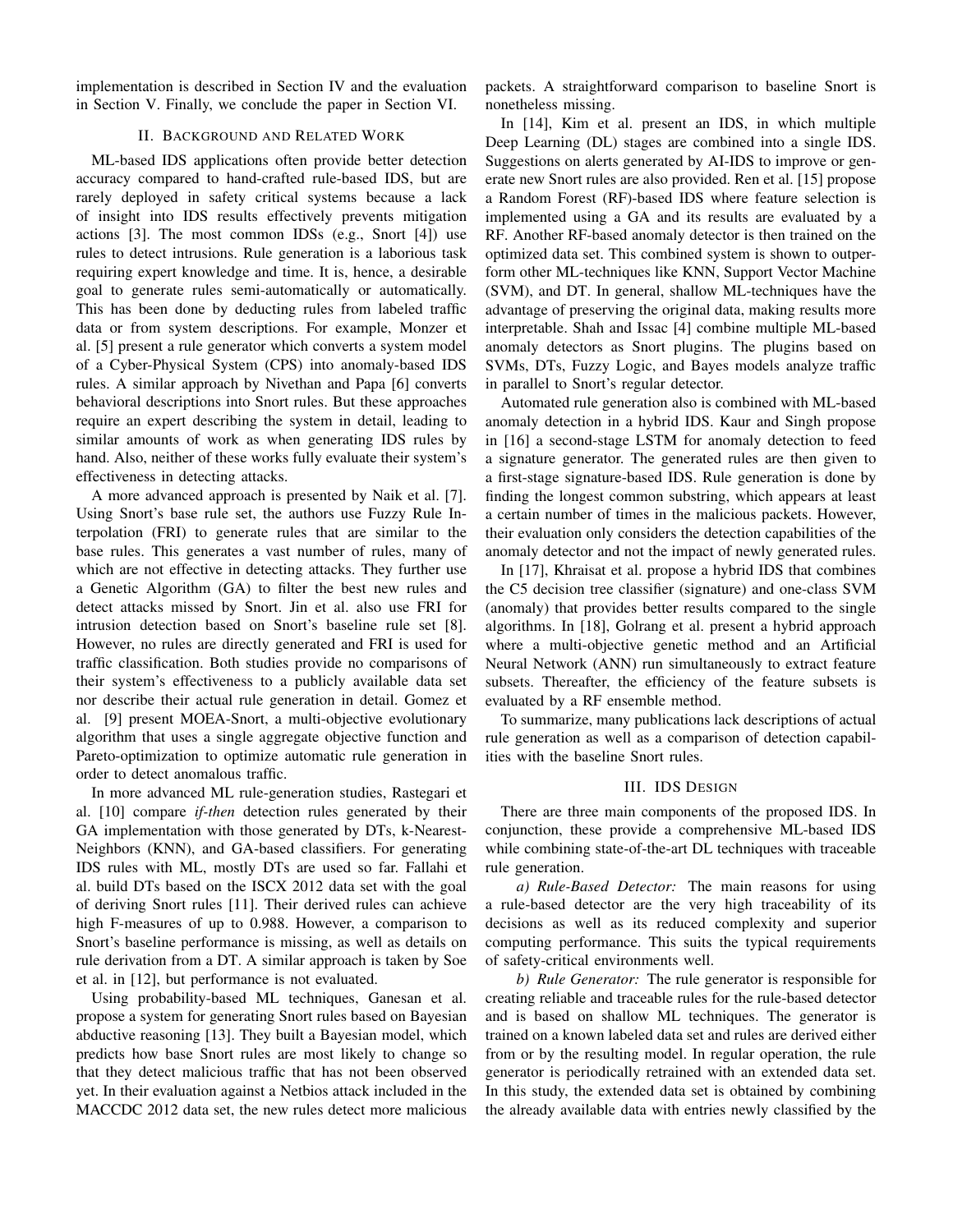anomaly detector. The goal is to incrementally create better rules for the IDS' detector when a broader database becomes available, as well as rules for new attacks.

*c) Anomaly Detector:* The anomaly detector extends the data set available to the rule generator. In our study, the anomaly detector is DL-based and trained on known traffic representing the environment the IDS works in. This baseline data set is typically the same as the one used to train the rule generator, at the start. Then, during regular IDS operation, the anomaly detector records and classifies new data traffic intercepted in the IDS's environment. By combining the already available data with the newly classified data, this results in an extended data set for re-training the rule generator.

*d) Traffic Logger:* The traffic logger records all traffic within the IDS's operating environment. Logging traffic data is needed to extend the data set via the anomaly detector.



Fig. 1. High-level IDS architecture

In the proposed architecture (see Figure 1), the main components are distributed into two separate locations with varying resources. The detector and traffic logger are installed in the actual operating environment. The more resource-intensive ML-based components, are moved to a backend. This has the advantage that the relation between backend and operational environment (e.g., connected vehicle) is not necessarily 1:1, but can be  $1:N$ . That is, a single backend instance can be responsible for the rule generation for an arbitrary number of detector instances and combine the traffic logs from multiple sources. This way, anomalies seen in one instance of the IDS can already be detected, corresponding rules generated, and published before others are affected.

The network traffic within the IDS operating environment passes through the rule-based detector as well as the traffic logger. The detector applies its rule set to detect potential attacks and generates a log. Taking preventive actions would also be possible, but is not considered here. The traffic log is sent to the backend and pre-processed for the anomaly detector. The pre-processing is implementation-specific and out-of-scope here.

In the backend, the anomaly detector classifies all new traffic received from the traffic logger(s) to extend the available data set. The extended data set is then transferred to the rule generator, for retraining and the generation of a new set of rules. The anomaly detector should be highly accurate to avoid

unnecessary False Positive (FP) rules. The newly generated rules are finally transferred to the rule-based detector. This cycle repeats continuously.

# IV. IDS IMPLEMENTATION

The IDS implementation can be adapted to different types of data sets. Unfortunately, no suitable data set representing a safety-critical, e.g., automotive, environment was available. We aim to remedy this in a follow-up work and use this proof of concept to demonstrate the feasibility of the IDS's overall design. The UNSW-NB15 [19], a well-known and widely used data set, is thus used for training and evaluating the IDS. The base data set consists of 100 GB of network traffic. Within the data set, fuzzing, network analysis, backdoor, DoS, reconnaissance, shell code and worm attacks, as well as other generic malicious data and exploits are present. The data is split into two parts: the *initial* and *operational* training sets. The first is the data that is initially available to train the anomaly detector and generate the first set of rules. The latter represents data that would be collected by the traffic logger during the operation of the IDS and is used to simulate extending the data set. Hence, this part of the data would not be available in a real-life scenario at first but collected over time. All data labeled as benign (class 0) and malicious (class 1) is used, as we consider intrusion detection as a binary classification problem in this paper. Figure 2 shows the implemented components in this work in relation to Figure 1.



Fig. 2. Implemented High-level IDS architecture

# *A. Rule Generator*

The current state of the art for automated rule generation comprises in particular DTs and GAs. GAs evolve an existing or random baseline rule set, e.g., Snort's standard rules, by changing features of the rules in each generation. Enhanced rules are kept in the current population and the process repeats until a stopping condition is reached. The results are well explainable as a GA changes only the rule's features, which are typically well defined [20]. The GAs can also be tweaked [21]. Overall, GAs are a good option for automated rule generation, but potential for overfitting is still present [20]. However, the rule generator in our implementation is designed using a DT. DTs are the easiest and most explainable method. Trained on labeled network traffic, a DT learns which feature values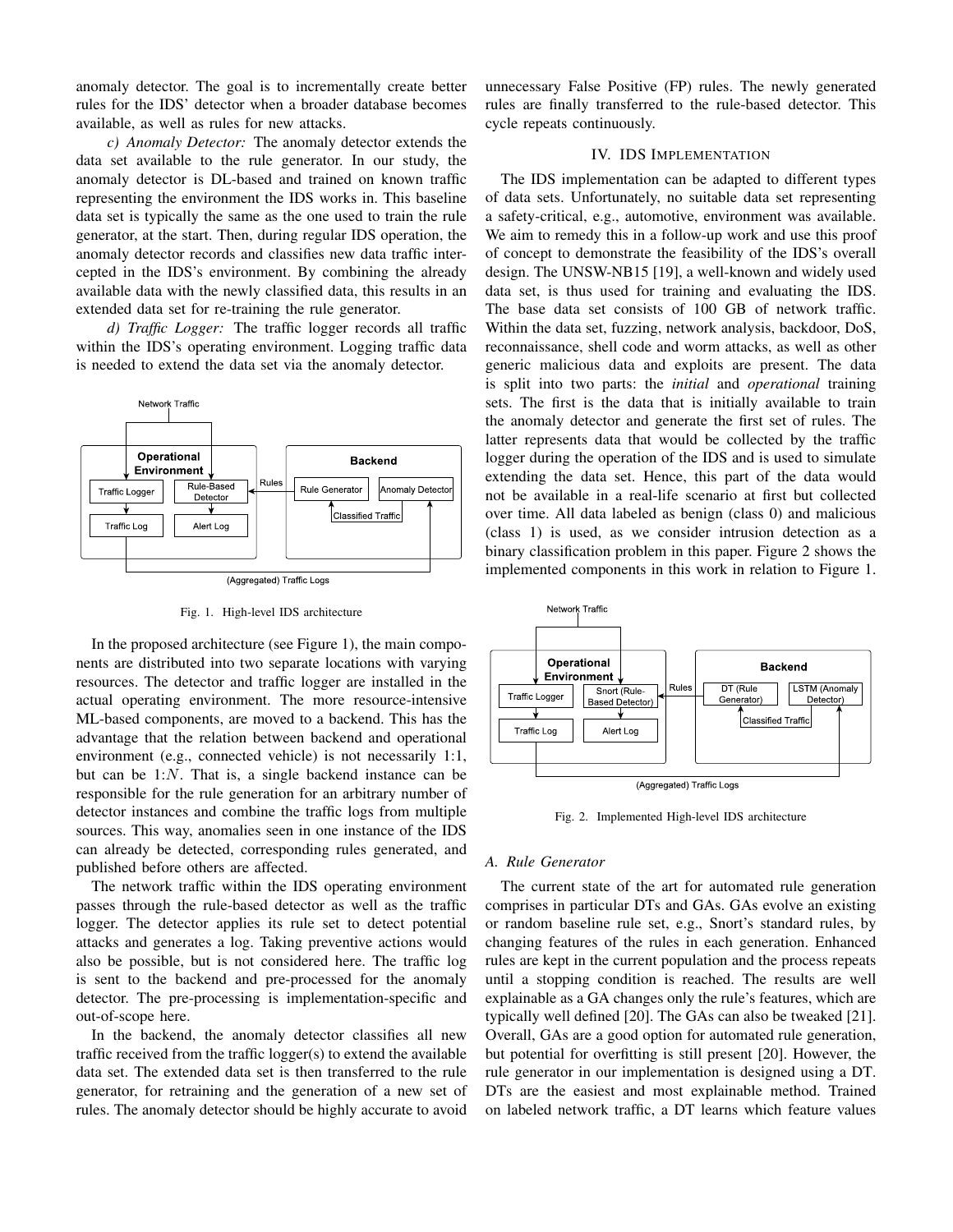determine a malicious packet. As every branch is effectively an *if-then* decision, paths within DTs can easily be translated into IDS rules [11]. Mapping the considered features to the IDS's rule structure makes this even easier. The rule generator is implemented in Python using the scikit-learn framework [22].

*a) Feature Selection:* DTs generally compute the importance of each feature and, hence, perform feature selection automatically. However, using irrelevant features towards the final rule generation incurs an unnecessary increase in the consumption of resources and would also make the tree more prone to overfitting [23]. A mapping between the UNSW-NB15 data set's features and available options for Snort rules [24] is defined in Table I.

TABLE I MAPPING OF UNSW-NB15 FEATURES AND SNORT RULE OPTIONS

| <b>UNSW-NB15 Feature</b> | <b>Snort Rule Field</b>          |  |  |  |  |
|--------------------------|----------------------------------|--|--|--|--|
| Snort Rule Header        |                                  |  |  |  |  |
| proto                    | Protocol                         |  |  |  |  |
| srcip                    | Source IP address                |  |  |  |  |
| sport                    | Source Port                      |  |  |  |  |
| dstip                    | Destination IP address           |  |  |  |  |
| dport                    | <b>Destination Port</b>          |  |  |  |  |
|                          | <b>Snort Non-Payload Options</b> |  |  |  |  |
| state                    | (TCP) Flags                      |  |  |  |  |
| smean                    | dsize                            |  |  |  |  |
| sttl                     | TTL.                             |  |  |  |  |
| is_sm_ips_ports          | sameip                           |  |  |  |  |

As listed, only 9 of the 49 features within the UNSW-NB15 data set can be used for filling fields in Snort rules during rule generation. Among these are all the features necessary for filling the header of Snort rules. Additionally, the *label* feature denoting whether an entry is considered malicious or not has to be used as only malicious entries should lead to alert rules but both classes are present in the DT. Since we use both the malicious and benign data, no extra subclasses for various attack categories are considered for now. The non-payload features, *smean* and *sttl* denoting the mean size of packets from the source and the Time-to-Live (TTL) at the source are used. In the UNSW-NB15 data set, these features are also available for the destination. These were not considered as Snort generally works in a source-to-destination direction. The other remaining features of the data set could also not be matched to the options of Snort rules. These features are very limited in regard to the overall capabilities of Snort and its rule structure, e.g., the inspection of package contents.

*b) Training:* The data is pre-processed before passing it to the model using the Pandas library [25]. Prior to preprocessing the actual features, the data set is balanced to avoid a potential bias towards the benign class [26], if necessary. Balancing is performed by randomly sub-sampling the majority, i.e., benign class, to match the number of entries in the minority, i.e., malicious class. In this IDS implementation, 50000 entries are selected from the original data set. This is due to memory restrictions, as the DT implementation provided by scikit-learn transforms sparse arrays, used by Pandas, into dense arrays. Sparse arrays result from one-hot encoding categorical data (IP addresses, port numbers, the protocol identifier, and the state flag). This is a necessary step, as the DT implementation by scikit-learn does not support categorical values but only numerical ones, whereas DTs typically are able to handle mixed data (see e.g., [27]). Hence, all non-values, like NAs and empty strings, are replaced with zeros. The DT is then fitted and evaluated using  $\frac{2}{3}$  of the data for training and the remainder for testing, respectively. Predictions, i.e., classifications, of the testing data are obtained using the model's class predict function. Performance measures are calculated through scikit-learn's performance scoring functions based on the predicted and actual labels.

*c) Rule Derivation:* Rule derivation is divided into two tasks, the first is to get the decision paths from the tree by traversing it and the second to compose the rules from the information held by the decision paths. Note that we are only creating single-packet rules in this work. Nonetheless, multipacket rules considering consecutive packets are an option within Snort and are of interest for our further developments. All possible decision paths are obtained by traversing the structure using scikit-learn's decision\_path function on the DT in conjunction with the data used for fitting the tree, i.e., the training set. The decision paths list the indices of the nodes passed while traversing the tree during a decision process. Using the list of indices, the tree can now be traversed to obtain the values of the decision paths. Listing 1 sketches the algorithm used in pseudo-Python.

Listing 1 TRAVERSING THE DT

| 1 | for node index in node indices $[-1]$ :         |
|---|-------------------------------------------------|
| 2 | DP_features.append(tree.feature[node_index])    |
| 3 | DP thresholds.append(                           |
|   | tree.threshold[node_index])                     |
| 4 | if DP $[node index+1] ==$                       |
|   | tree.children left[node index]:                 |
| 5 | DP decisions.append(0)                          |
| 6 | elif DP $[node index+1] ==$                     |
|   | tree.children right[node index]:                |
| 7 | DP decisions.append(1)                          |
| 8 | DP verdict = $max(tree.value node indices[-1])$ |
|   |                                                 |

In lines 1 through 7, the algorithm iterates over the node indices of the decision path, except the last node, i.e., the leaf, as it does not contain a decision. In line 2, the features of all nodes along the path are stored (e.g., *proto* or *sttl*) and in line 3 the thresholds to either go left or right are stored. The decision in the current node is then checked in lines 4-5 and 6-7, respectively. If the decision is to go to the left child (i.e., the feature is less than or equal to the threshold), this is denoted with a zero and if it is to go right (i.e., the feature is greater than the threshold), its denoted with a one. Lastly, the verdict of the decision path, i.e., whether or not this path leads to a classification as benign (class 0) or malicious (class 1), is stored. The information obtained from the decision paths is converted to a dictionary containing a mapping between the features and their decision. The mapping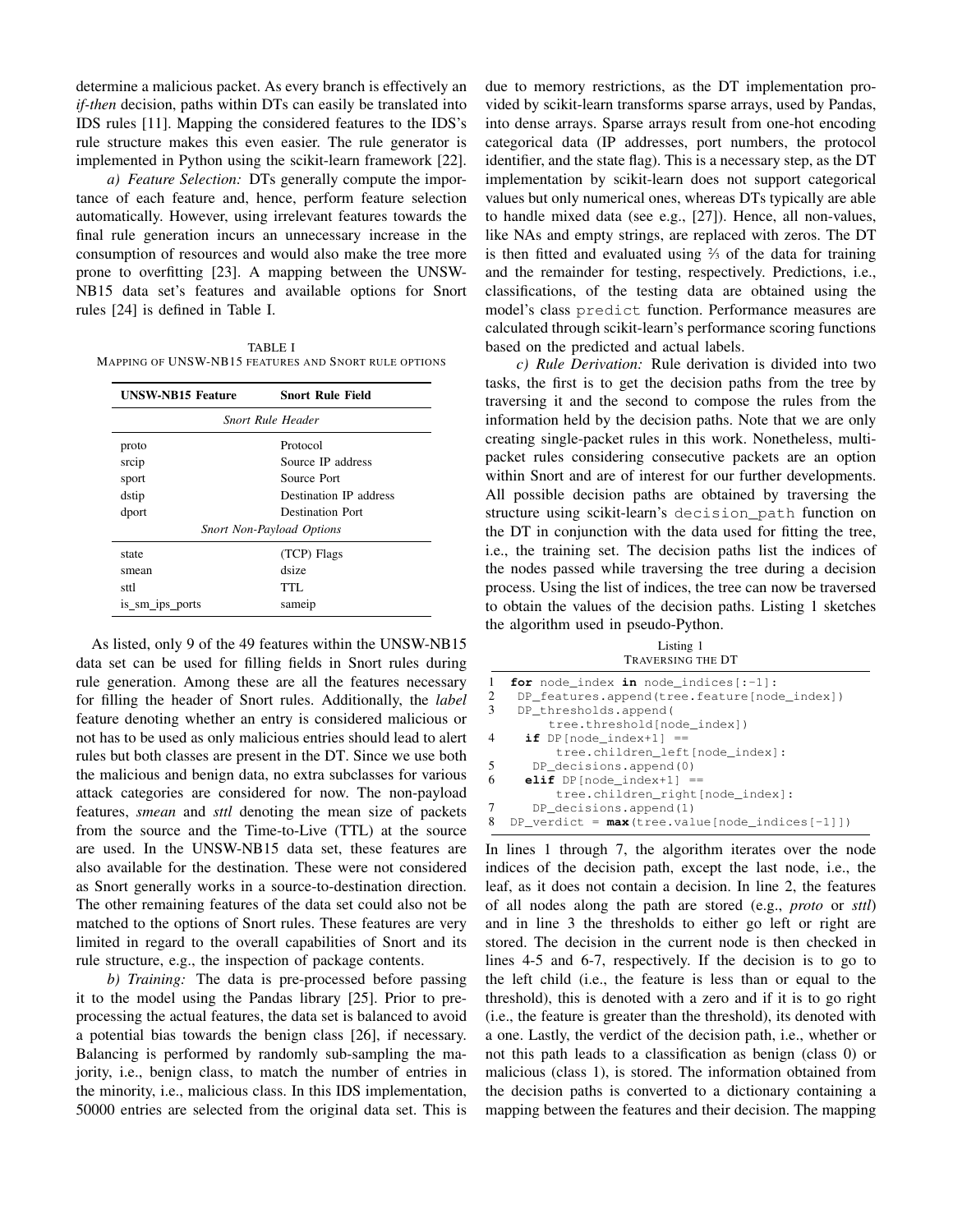has the form feature name : [threshold value, decision]. An unordered dictionary is sufficient here as the order of decision is not important for deriving rules. To end the traversal step, paths with a benign verdict are dropped. As the last step, Snort rules are composed from the decision paths by mapping the features and their decisions in the DT's nodes to the possible options in the rules. Numerical value features like *TTL* and *dsize* can easily be mapped, as they only appear once per path and the decision of whether this feature is less-equal or greater is supported by Snort (e.g., *ttl:*<*55;*). Categorical features can either be mapped to their equivalents in Snort rules or combined to lists. The protocol and state features have corresponding equivalents in Snort, although the UNSW-NB15's proto field contains more diverse identifiers. TCP is simply set as the protocol in the rule, when the value from the decision path is not directly supported by Snort. Similarly, state flags are only supported for TCP and are ignored if the decision path contains a negated or unsupported flag.

Most importantly, every Snort rule needs to fill the rule header with the appropriate values (see also Table I) for the source and destination addresses and ports. As IP addresses and port numbers are identifiers, these are also categorical. Negated addresses and ports are supported by Snort. Therefore, all IPs are joined to lists for the source and destination IPs. The same is implemented for ports. In case no value for one of these four fields is present in the decision path, Snort's *any* wildcard is used. Full wildcard rules consisting only of *any* values in the header are removed, as they would alert on every packet. Lastly, the generated rule set is filtered for duplicates and written to a rule file to be passed to Snort. Listing 2 shows two exemplary rules derived from DTs. Note that non-detecting options like the msg, sid, and priority are simply set to default values.

Listing 2 EXEMPLARY RULES DERIVED FROM DTS

| alert tcp $[175.45.176.2]$ $[63167]$ -><br>[149.171.126.14] [179] (msq: "Alert rule<br>derived from Decision Tree"; sid:3000006;<br>priority:1;                                                                    |
|--------------------------------------------------------------------------------------------------------------------------------------------------------------------------------------------------------------------|
| alert tcp [175.45.176.1] [34180, !21170] -><br>[149.171.126.17, 110.40.182.255,<br>!149.171.126.13] [179] (msq:"Alert rule<br>derived from Decision Tree"; sid:3000034;<br>$priority:1;$ $disce: >52;$ $ttl: >61;$ |

Figure 3 shows a small examplary DT ready for rule derivation. As can be seen, the first path to the right would lead to class  $y[0]$ . This path is considered to be benign and will, hence, not be converted into a rule. Consequently, only paths ending in a leaf node with class =  $y[1]$ will result in an alert rule. In Figure 3, this means the resulting rule would be a combination of source IP not being 175.45.176.2, destination port being 63167, and destination IP not being 175.45.176.3. As a Snort rule this would be alert tcp [!175.45.176.2] any -> [!175.45.176.3]  $[63167]$  (msq:"...") (source port is set to any as none was given in the DT's path).



Fig. 3. Examplary DT ready for rule derivation

## *B. Anomaly Detector*

Although in Deep Neural Networks (DNNs) in general the inner workings of the model remain hidden and traceability of results is difficult, the performance in intrusion detection outperforms that of shallow techniques [28], [29]. Convolutional Neural Network (CNN)-based anomaly detectors perform slightly better than regular DNNs [28], [29]. Recurrent Neural Networks (RNNs) include cycles and can capture context, e.g., temporal dependencies. It has been shown by Taylor et al. [30] that with respect to detection of automotive cyber-attacks RNNs are vastly superior to the other methods with LSTMs having the overall best average performance. Since we aim for intrusion detection in the area of safetycritical systems such as networked vehicles, we assume that LSTMs is the most suitable type of RNNs for this. Thus, for the evaluation of our concept, a LSTM is implemented in Python using the Keras [31] and Tensorflow [32] libraries.

*a) Feature Selection:* For the LSTM, only the *attack cat* feature (nominal name of each attack category) is dropped from the data set as anomaly detection is considered as a binary classification problem here. Besides that, the LSTM automatically selects the most relevant features and weighs them accordingly. Although selecting features would reduce the complexity of the model and resource consumption, this becomes less significant, as this component is designed to be implemented in the backend with vast resources.

*b) Training:* Training the LSTM is straightforward and performed on the *initial* training data set. After evaluation, the LSTM's architecture of a single hidden layer with 128 LSTM units, together with Sigmoid as the activation function, binary cross-entropy as the loss function, and Adam as the optimizer was selected. Before passing the data set to Keras for the actual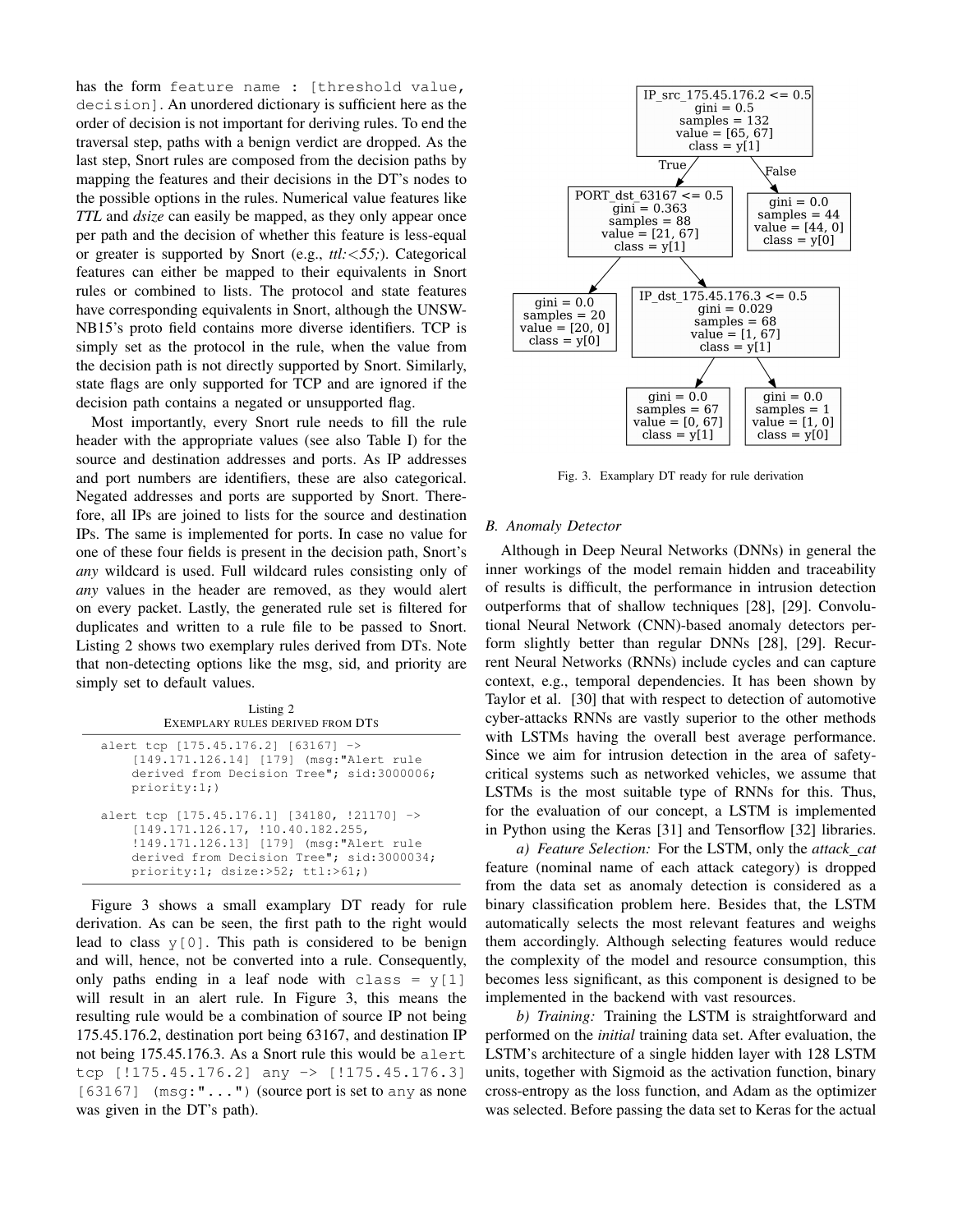training, the data set is loaded and pre-processed using Pandas. However, pre-processing is kept to a minimum, and only the IP addresses, the protocol identifier, the service identifier, and the state flags contained within the UNSW-NB15 data set are transformed to integer values and non-integers replaced with zeros. During training, 10-fold cross-validation is used to validate the model, the performance of which is retrieved using Keras evaluate function.

*c) Traffic Data Classification:* For classification, the new unseen traffic data collected in the operational environment is passed through the LSTM. We assume that the raw traffic data has already been processed and prepared (e.g., removing data already recognized as malicious by the IDS by filtering based on the alert log) for use in the anomaly detector. In this implementation, this is simulated by using the *operational* training data set. This data is loaded and prepared in the same way as described above but not filtered.

To classify the data, the stored LSTM model is loaded from memory and the data, without the labels, passed to the model's predict function. This returns a value between 0 and 1 due to the nature of the Sigmoid function. Hence, predicted labels are derived by rounding to either 0 or 1. As the actual labels for this data are available, which would not be the case in a real implementation, the performance of the final model is also evaluated on this unseen data. Finally, the predicted labels are put into the *operational* training data set, replacing the actual labels, and the data set is written to a CSV file as the *LSTM classified* data set. This latter and the *initial* training set represent the extended data.

## *C. Rule-Based Detector*

As the actual component responsible for detecting malicious traffic was not the main focus of this IDS implementation, Snort version 3 [33] was deployed. Snort has the advantage of being a well-performing rule-based IDS, even in resourceconstraint devices [34], and fits our use case well. Many basic rule sets are already available, making the evaluation of the detector's baseline performance straightforward.

To assess the performance of Snort, either with the baseline rule set as well as the generated rules, the alerts have to be matched with the ground truth. Hence, some kind of information about whether or not a packet is malicious has to be encoded within the data. As Snort's detection mechanisms work on and above Layer 3, Media Access Control (MAC) addresses can be used for this. Hence, the original PCAP files of all data sets were augmented with MAC addresses indicating malicious and benign packets. We implement this by matching the IP addresses, ports, and timestamps of packets with the ground truth table provided in the UNSW-NB15 data set. If a packet matches an attack or malicious record in the table, its destination MAC address is set to the DE:AD:BE:EF:00:00 magic value. The address is zeroed, in case no match is found.

The logs are generated using Snort's CSV alert mode with the corresponding features. For evaluation, all duplicate alerts are removed first. Then, all alerts containing the magic

value DE:AD:BE:EF:00:00 MAC address are counted as True Positives (TPs), as they are alerts for malicious packets. In contrast, all other alerts are counted as FPs, since these alerts were generated for benign packets. Furthermore, False Negatives (FNs) are calculated by getting the difference between the known total number of malicious packets and the TPs ( $|FN| = |malicious| - |TP|$ ). The True Negatives (TNs) are the remainder of all unaccounted packets, i.e., the difference between the total number of packets and the sum of the TPs, FPs, and FNs  $(|TN| = |packets| - (|TP| + |FP| +$  $|FN|$ ).

#### V. IDS EVALUATION

This section presents the evaluation of the IDS design and its proof-of-concept implementation.

## *A. ML System Accuracy*

In the following, we analyze how well our individual ML components generalize to the data at hand. The ML-specific accuracies generally fall in line with those that the related works (e.g., [11], [28], [29]) have observed. The accuracies have been evaluated on the following testbed, simulating the backend: For hardware, an AMD Ryzen 5 2600X with 16 GB of main memory, the testbed's operating software is Windows 10, Python 3.8.5 within Windows 10's Linux subsystem (WSL) in version 2 is used to run the Python code and the Python libraries viz. Pandas 1.1.5, Numpy 1.18.5, scikit-learn 0.23.2, Keras 2.4.3, and Tensorflow 2.3.1 are used.

*a) DT Rule Generator Accuracy:* To evaluate the DT, each combination of training, traversing, and deriving rules was repeated 10 times. The results are the averages of these individual outcomes. Full k-fold validation was not feasible due to the aforementioned memory restrictions.

Overall, the DT works well on the UNSW-NB15 data set. As shown in Table II, accuracy, precision, and recall are all over 98%. The  $F_1$ -scores are continuously larger than 0.99, too. Extending the initial data set with data classified by the anomaly detector demonstrates a beneficial effect on the overall accuracy. This largely is because of a better overall distribution of the data selected for training. Selecting all features as mapped instead of only those matching the rule header provides minor differences. Since the IPs and ports have to be one-hot encoded, these typically already comprise up to 32000 features. Adding four more features is, therefore, only a minor difference.

While these scores are excellent, FPs are still present. This potentially results in FP rules being created and benign packages being classified as malicious. In principle, the same is true for FNs, but no rules for letting benign traffic pass are created. Nonetheless, FNs can result in missing rules for data wrongly classified as benign. These points emphasize the need for a highly accurate model as the basis for rule generation.

In terms of computational performance, listed in Table III, the training and processing times of the DT during rule derivation are good for a proof-of-concept implementation. Note that these performance numbers represent the systems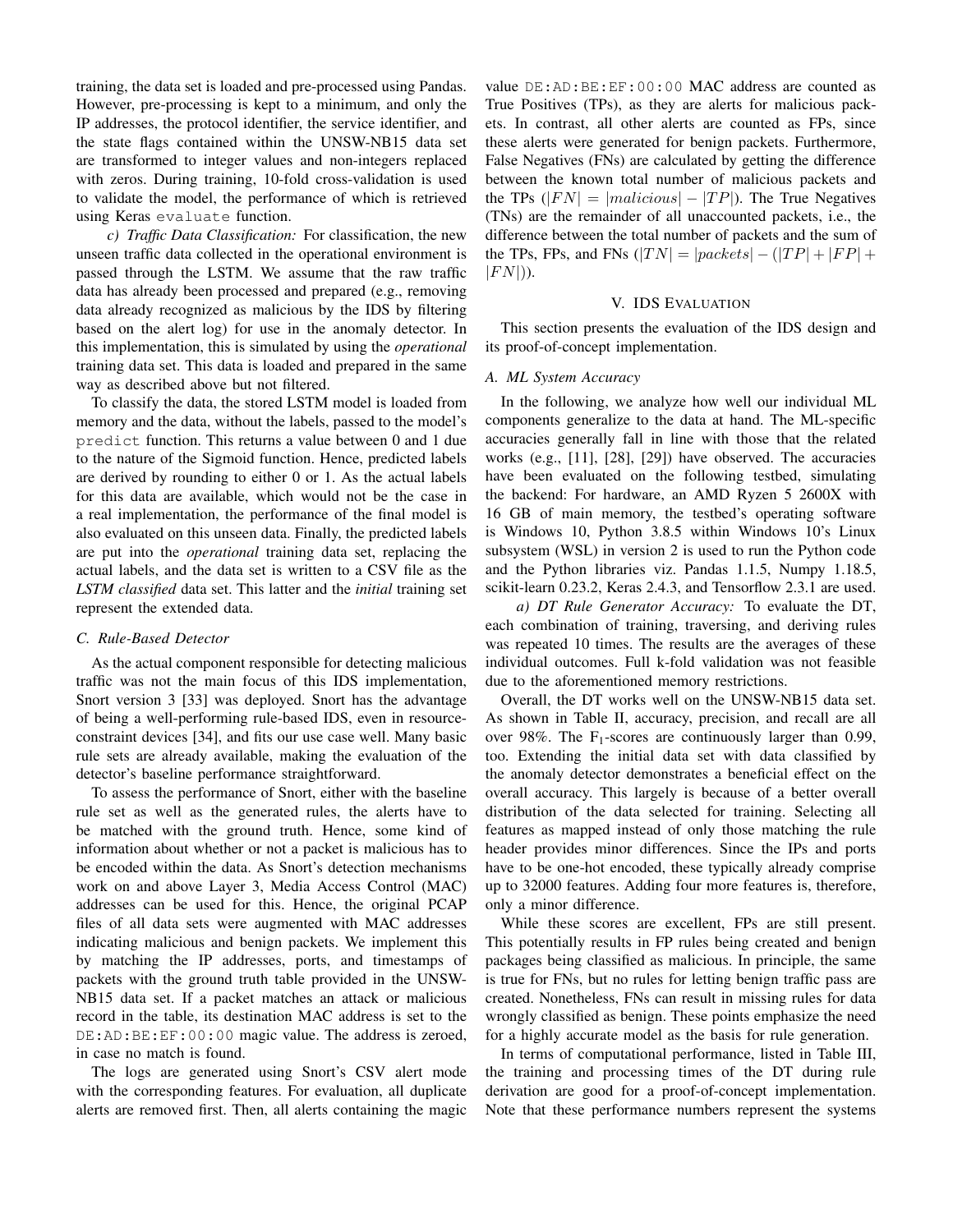TABLE II ML-PERFORMANCE OF THE DT WITH DIFFERENT UNSW-NB15 DATA SETS AND FEATURES

| <b>Features</b> | Data set | Accuracy | <b>Precision</b> | Recall  | F <sub>1</sub> -Score |
|-----------------|----------|----------|------------------|---------|-----------------------|
| Header          | Initial  | 99.183%  | 98.573%          | 99.809% | 0.991                 |
| Header          | Extended | 99.795%  | 99.732%          | 99.860% | 0.998                 |
| All             | Initial  | 99.210\% | 98.744%          | 99.685% | 0.992                 |
| All             | Extended | 99.832%  | 99.857%          | 99.808% | 0.998                 |

that are intended to run on a powerful backend. These numbers can thus only indicate the potential load on said backend and do not represent the computational performance of the IDS within its operational environment, e.g., a safety-critical automotive controller. Nonetheless, the overall performance of the backend directly influences, for example, the minimum period in which rules can be updated. Interestingly, using all of the mapped features increases the times taken significantly. Moreover, training the DT with the extended data set results in a broader but shallower tree. This means that the DT also generates more decision paths. This explains the improved performance discussed above, as the DT generalizes better. Nonetheless, it has to be noted that this has to be due to a better distribution within the data itself.

TABLE III COMPUTATIONAL AND TEMPORAL PERFORMANCE OF THE DT ON UNSW-NB15

| <b>Features</b> | Data Set | <b>Training</b> | <b>Traversal</b> | Depth | <b>Leaves</b> |
|-----------------|----------|-----------------|------------------|-------|---------------|
| Header          | Initial  | 3.896s          | 1.952s           | 45    | 52            |
| Header          | Extended | 4.202s          | 1.877s           | 23    | 79            |
| All             | Initial  | 28.900s         | 8.841s           | 62    | 49            |
| All             | Extended | 35.400s         | 10.604s          | 24    | 61            |

*b) LSTM Anomaly Detector:* The LSTM works well on learning and classifying the UNSW-NB15 data set. Table IV shows the performance of the LSTM model during training and when classifying the unseen *operational* training set. During training, accuracy, precision and recall is high, over 98%, and loss is very low at just 0.022. The excellent  $F_1$ score is 0.993. When classifying new data, i.e., the *operational* training set, accuracy is very good with 98.671%. Recall is excellent at 99.996%, which implies that only 8 out of 215260 malicious entries were not detected. In contrast, precision of 87.432% depicts that a larger number of benign entries, 30941 out of 2081800, were mis-classified as malicious. Overall, the  $F_1$ -score of 0.933 indicates that the LSTM is working well for anomaly detection based on binary classification.

# *B. Detection Performance of Generated Rules*

For evaluation, two experiments are performed. In each experiment, rules are generated using the *initial* training data set and its extension with the *LSTM classified* data set. For each of the data sets, rules with and without negated field values, are generated. This results in four types of rules for

TABLE IV LSTM PERFORMANCE ON UNSW-NB15 DATA SET

| Mode     | <b>Accuracy Precision Recall</b> | $F_1$ | Loss   | Time     |
|----------|----------------------------------|-------|--------|----------|
| Train    | 99.279% 98.625% 99.952% 0.993    |       | 0.022  | 475.100s |
| Classify | 98.671% 87.432% 99.996% 0.933    |       | $\sim$ | 996.748s |

each experiment: initial training set without negated fields, initial training set with negated fields, extended classified data set without negated fields, and extended classified data set with negated fields. Rules are generated and evaluated five times per experiment, as the DT implementation is not deterministic.

*a) Baseline Rules:* To measure the baseline rule set performance, the network traces are evaluated using Snort's community rules [35]. Only a fraction of malicious packets is detected with a recall of 2.228%, precision of 2.237%, and a F<sub>1</sub>-score of 0.022. A high accuracy of  $98.150\%$  shows that this metric alone is not very meaningful.

*b) Header-Only Rules:* In a first experiment, rules are only generated by considering the IP, port, and protocol fields of Snort, i.e., the header fields. Figure 4 shows that a high accuracy of over 97% is achieved for each of the four rule set types. Except for the extended data set with negated rules, precision, recall, and  $F_1$ -scores are over 60%, 65%, and 0.63, respectively. The fourth type of rule performs slightly worse, with a precision of 41.219% and an  $F_1$ -score of 0.45. Recall is equal and, hence, the same number of malicious packets are detected but more benign packets are being misclassified. Overall, these types of rules provide a significantly better detection performance than the baseline community rule set but extending the classified data set is not beneficial.



Fig. 4. Classification results - Header-Only Rules

*c) Full Rules:* In a second experiment, all features in Table I are considered. However, this leads to a significant decrease in performance compared to header-only rules. One possible reason is that the non-payload rule options are too generic for precise detection and simply fit too many packets.

*d) Comparison to Other Works:* Other works implementing intrusion detection for the UNSW-NB15 dataset have achieved similar results. In their work [36], Faker et al. use several techniques, DNN, RF, and Gradient Boosted Tree.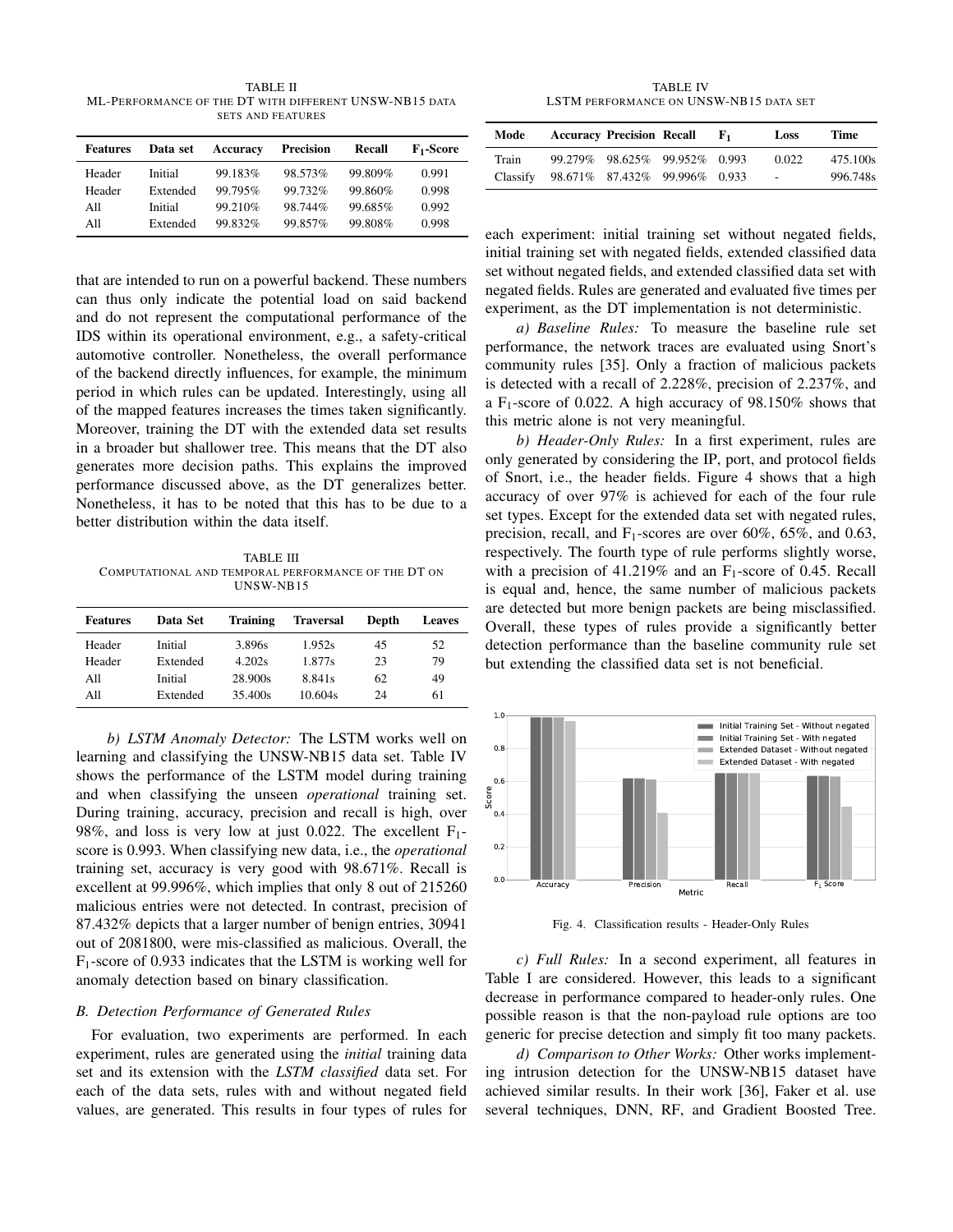For binary classification, they are able to achieve accuracies of 99.19%, 98.86%, 97.92%, respectively. Unfortunately, no other metrics were reported. In [15], Ren et al. implement an RF-based IDS with multiclass class classification. Their system reaches accuracies of over 93% for all classes. However, precision, recall, and  $F_1$ -scores vary widely between the attack classes and range from less than 10% for the analysis attack class to over 95% for the generic attack class. Averaged, the system reaches precision, recall, and  $F_1$ -scores of around 60%, similar to what is presented in this work.

# *C. Discussion*

In general, our proof of concept demonstrates that the IDS works as intended. While a full *live* demonstration using alternate network traffic captured during operation was not possible within the scope of this first proof of concept, we intend to deploy a further prototype in a real-world scenario (e.g., a connected vehicle) to validate the aspect of updating rules in the long run. Our implementation also shows that distributing more resource-intensive components to a vastly more powerful backend makes sense. The performance shows that the designed IDS is a relatively good classifier but using the generated rules, in a realistic scenario, may not be as straightforward as in this proof-of-concept implementation. Whereas the baseline rule set is not performing well, with a very low detection rate, the designed ML-IDS generated rules alert on far more malicious packets. This is shown by the up to 30 times higher  $F_1$ -score and recall values compared to baseline performance. Such an increase can be expected, as the community rules are very general and our generated rules are tailored specifically to the data.

However, the precision scores of maximum 60% show a large number of false positives are also generated. This is also reflected in the  $F_1$ -scores, which reach a maximum of 0.63 when using the header-only rules. The inclusion of negated rule options (e.g., IPs or ports) is also not beneficial. As it appears that Snort ORs the entries within an array of, e.g., IPs, having just a single IP matched fulfills the condition for the array. This is easily the case with negated values, as only one such IP or port can be present in a packet's header. Thus, incorporating negated values is not helpful.

So far, the additional data classified by the LSTM anomaly detector does not increase performance. This is attributed to the fact, that the training data for the anomaly detector (LSTM) and rule generator (DT) come from the same data set and, hence, have the same characteristics. In the future development of our system, we have to investigate training the components with differing data. Furthermore, the translation from the ML components into rules has to be vastly improved. Both the LSTM and DT are performing exceptionally well on their own, but the resulting rules do not reach similar levels yet. The overall performance hence suggests to conduct a more precise analysis of the generated rules before deploying, especially considering the requirements of safety-critical systems.

The most prevalent limitation of the IDS is definitely the too low performance. The detection and FP rates shown in Section V-B would not be suitable to the targeted safety-critical environment. Observed limiting factors are the, comparably, low number of usable features from the data set and the lack of payload-based features. We, hence, suggest looking into GAs for payload-based rules as they can work on this type of data but also on the categorical data used herein. Similarly, training the anomaly detector (in this case the LSTM) as a binary classifier limits it to only recognizing the attacks it has been trained with. Training the anomaly detector to only know legitimate traffic, which is known especially in safetycritical environments, can therefore be a better option. For example, this can be realized by deploying an autoencoder as the anomaly detector and training it on the benign traffic.

In comparison to the related work, the IDS provides a novel approach but shares similarities with some of the works. The overall design is similar to the one presented by Kaur and Singh [16]. In their design, the LSTM is a second stage used for detecting anomalies that have slipped past the first rule-based component. Furthermore, their rule generation uses substring matching to generated *if-then* rules instead of using ML for generating Snort rules. Offloading the computationally more expensive ML-based operations to a backend is similar to the approach presented by Loukas et al. [37]. However, their system fully moves intrusion detection to the cloud, making it dependent on the car being online. The system proposed in this paper can also perform intrusion detection when the car is offline.

#### VI. CONCLUSION

We propose a multi-stage ML-based IDS which combines a traceable DT-based rule generator with a DL-based anomaly detector for extending the data set used by the generator. It is evaluated with the well-known UNSW-NB15 data set. Our approach is adapted to the requirements of safety-critical systems, particularly traceability and efficiency. As an example, we had the safety-relevant systems in, e.g., a vehicle using automotive Ethernet in mind. Overall, the performance shows the IDS can be implemented and effectively deployed for the target use-cases. The production-ready IDS solution, will however be more complex and require deeper analysis of created rules. Experts can use the generated rules as input when creating a new rule set, e.g., in scenarios like vehicular Ethernet networks where no rules are available yet. The easy interpretability of DTs also allows traceable results to be generated. Traceable decisions will allow developers to determine which rules fired and how they were generated. The use of a DL-based approach to expand the data set of the rule generator could, however, be viewed as too opaque, since errors spread to the generated rules and ultimately lead to incorrect classifications by the IDS. As future work, we intend to demonstrate the adaptability of our solution to different types of data sets, such as traces from automotive Ethernet networks.